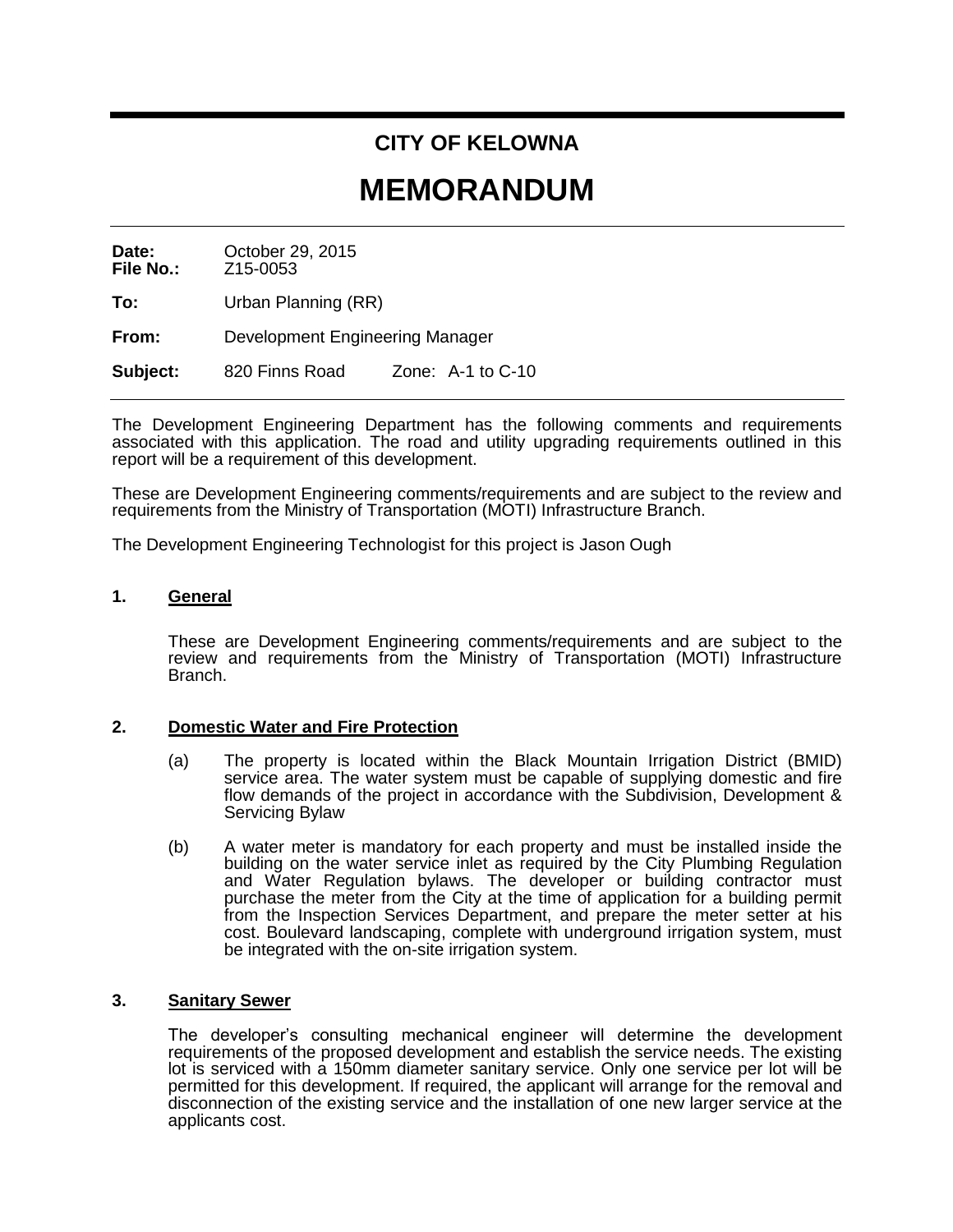#### **4. Storm Drainage**

The developer must engage a consulting civil engineer to provide a storm water management plan for the site, which meets the requirements of the Subdivision, Development and Servicing Bylaw No. 7900. The storm water management plan must also include provision of lot grading plan, minimum basement elevation (MBE), if applicable, and provision of a storm drainage service for the development and / or recommendations for onsite drainage containment and disposal systems.

#### **5. Road Improvements and Dedication**

- (a) There is a project identified in the 2010 2030 OCP to extend Fitzpatrick Road to the west and connect to Highway 97 N. The developer is required to provide a 15m road dedication area along the north property line of 820 Finns Road.
	- (i) The developer will submit an engineered design with the following dimensions measured from the existing property line: 0.45m Curb, (2) 4.9m lanes, 0.45m curb, 2.5m Blvd, 1.5m sidewalk and 0.3m gap to the property line.
	- (ii) Design will include piped storm drainage system, fillet pavement, boulevard grading street lights, and adjustment and/or re-location of existing utility appurtenances, if required, to accommodate this construction.
	- (iii) Parallel right turn lane will be designed to BC MOTI standards and with required property corner rounding and island with crosswalk.
- (b) The Ministry of Transportation Hwy 97 widening project design is near completion. The developer is responsible for Highway 97 frontage improvements as per MOTI design and bonding is required for these works. Please contact Andrew Albiston for design details.
	- (i) Parallel right turn lane should be designed to BC MOT standards and with required property corner rounding and island with crosswalk;
- (c) Finns Road must be upgraded to a full urban standard (SS-R5)
	- (ii) Design will include separate sidewalk, landscaped boulevard complete with street trees, curb and gutter, piped storm drainage system, fillet pavement, boulevard grading street lights, and adjustment and/or relocation of existing utility appurtenances, if required, to accommodate this construction.
- (d) The estimated cost of required road improvment works, for bonding purpose, must be determined based upon a design provided by the developer to be reviewed by the City of Kelowna and MOTI.

# **6. Electric Power and Telecommunication Services**

The electrical and telecommunication services to this building must be installed in an underground duct system, and the building must be connected by an underground service. It is the developer's responsibility to make a servicing application with the respective electric power, telephone and cable transmission companies to arrange for these services, which would be at the applicant's cost.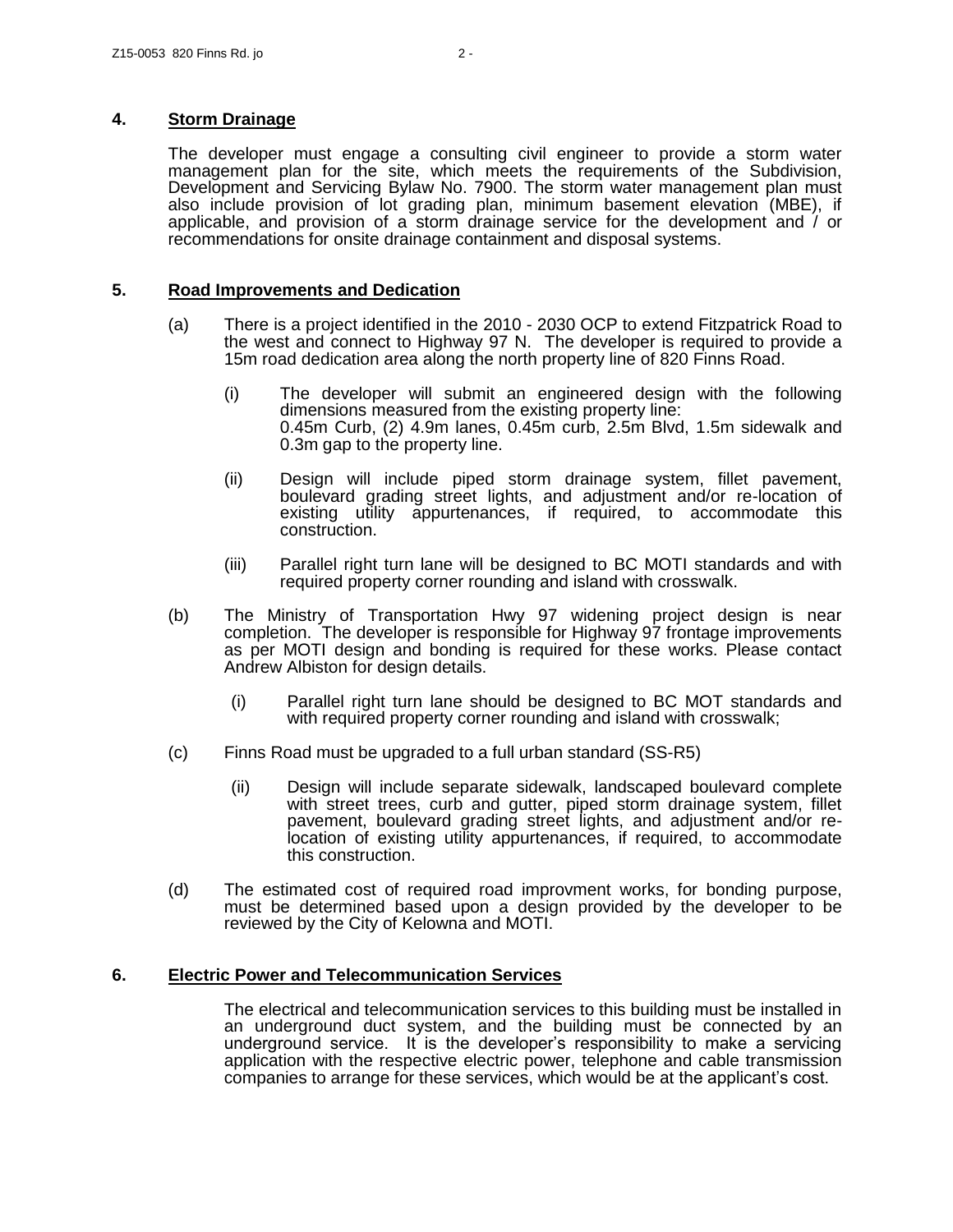# **7. Design and Construction**

- (a) Design, construction supervision and inspection of all off-site civil works and site servicing must be performed by a Consulting Civil Engineer and all such work is subject to the approval of the City Engineer. Drawings must conform to City standards and requirements.
- (b) Engineering drawing submissions are to be in accordance with the City's "Engineering Drawing Submission Requirements" Policy. Please note the number of sets and drawings required for submissions.
- (c) Quality Control and Assurance Plans must be provided in accordance with the Subdivision, Development & Servicing Bylaw No. 7900 (refer to Part 5 and Schedule 3).
- (d) A "Consulting Engineering Confirmation Letter" (City document 'C') must be completed prior to submission of any designs.
- (e) Before any construction related to the requirements of this subdivision application commences, design drawings prepared by a professional engineer must be submitted to the City's Development Engineering Department. The design drawings must first be "Issued for Construction" by the City Engineer. On drawings must first be "Issued for Construction" by the City Engineer. examination of design drawings, it may be determined that rights-of-way are required for current or future needs.

# **8. Servicing Agreements for Works and Services**

- (a) A Servicing Agreement is required for all offsite works and services on City lands in accordance with the Subdivision, Development & Servicing Bylaw No. 7900. The applicant's Engineer, prior to preparation of Servicing Agreements, must provide adequate drawings and estimates for the required works. The Servicing Agreement must be in the form as described in Schedule 2 of the bylaw.
- (b) Part 3, "Security for Works and Services", of the Bylaw, describes the Bonding and Insurance requirements of the Owner. The liability limit is not to be less than \$5,000,000 and the City is to be named on the insurance policy as an additional insured.

# **9. Other Engineering Comments**

- (a) Provide all necessary Statutory Rights-of-Way for any utility corridors required, including those on proposed or existing City Lands.
- (b) If any road dedication affects lands encumbered by a Utility right-of-way (such as Terasen, etc.) please obtain the approval of the utility prior to application for final subdivision approval. Any works required by the utility as a consequence of the road dedication must be incorporated in the construction drawings submitted to the City's Development Manager.

# **10. Development Permit and Site Related Issues**

- (a) Access and Manoeuvrability
	- (i) An SU-9 standard size vehicle must be able to manoeuvre onto and off the site without requiring a reverse movement onto public roadways. If the development plan intends to accommodate larger vehicles movements should also be illustrated on the site plan.